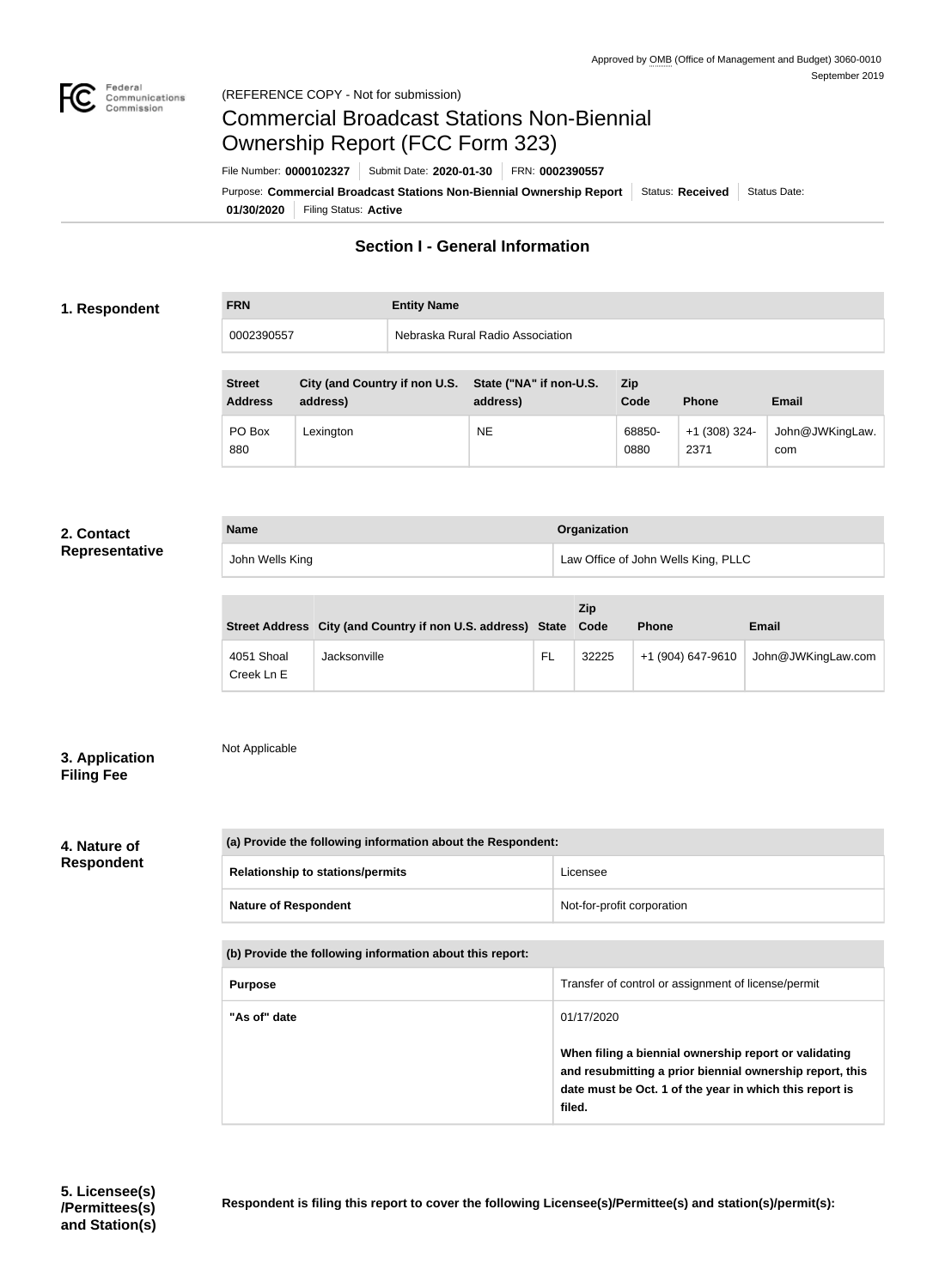### **/Permit(s)**

| <b>Licensee/Permittee Name</b> |                                  |                    | <b>FRN</b>   |                |  |
|--------------------------------|----------------------------------|--------------------|--------------|----------------|--|
|                                | Nebraska Rural Radio Association |                    |              | 0002390557     |  |
|                                |                                  |                    |              |                |  |
| Fac. ID No.                    | <b>Call Sign</b>                 | <b>City</b>        | <b>State</b> | <b>Service</b> |  |
| 27178                          | <b>KUVR</b>                      | <b>HOLDREGE</b>    | <b>NE</b>    | AM             |  |
| 67471                          | <b>KOAQ</b>                      | <b>SCOTTSBLUFF</b> | <b>NE</b>    | AM             |  |
| 67472                          | <b>KOLT</b>                      | <b>TERRYTOWN</b>   | <b>NE</b>    | AM             |  |
| 67473                          | <b>KMOR</b>                      | <b>GERING</b>      | <b>NE</b>    | <b>FM</b>      |  |
| 81766                          | KOZY-FM                          | <b>BRIDGEPORT</b>  | <b>NE</b>    | <b>FM</b>      |  |
| 139456                         | <b>K245CK</b>                    | <b>HOLDREGE</b>    | <b>NE</b>    | <b>FX</b>      |  |
| 164136                         | <b>KHYY</b>                      | <b>MINATARE</b>    | <b>NE</b>    | <b>FM</b>      |  |
| 164137                         | <b>KETT</b>                      | <b>MITCHELL</b>    | <b>NE</b>    | <b>FM</b>      |  |

# **Section II – Non-Biennial Ownership Information**

# **1. 47 C.F.R. Section 73.3613 and Other Documents**

Licensee/Permittee Respondents should list all contracts and other instruments set forth in 47 C.F.R. Section 73.3613(a) through (c) for the facility or facilities listed on this report. In addition, attributable Local Marketing Agreements (LMAs) and attributable Joint Sales Agreements (JSAs) must be disclosed by the licensee of the brokering station on its ownership report. If the agreement is an attributable LMA, an attributable JSA, or a network affiliation agreement, check the appropriate box. Otherwise, select "Other." Non-Licensee/Permittee Respondents should select "Not Applicable" in response to this question.

| Document Information                            |                                                          |  |
|-------------------------------------------------|----------------------------------------------------------|--|
| Description of contract or instrument           | Articles of Incorporation                                |  |
| Parties to contract or instrument               | State of Nebraska                                        |  |
| Date of execution                               | 06/1948                                                  |  |
| Date of expiration                              | No expiration date                                       |  |
| <b>Agreement type</b><br>(check all that apply) | Other<br><b>Agreement Type: Organizational documents</b> |  |

#### **Document Information**

| Description of contract or instrument           | By-Laws                                                 |
|-------------------------------------------------|---------------------------------------------------------|
| Parties to contract or instrument               | Nebraska Rural Radio Assn                               |
| Date of execution                               | 06/1948                                                 |
| Date of expiration                              | No expiration date                                      |
| <b>Agreement type</b><br>(check all that apply) | Other<br><b>Agreement Type: Organizational document</b> |

### **2. Ownership Interests**

**(a)** Ownership Interests. This Question requires Respondents to enter detailed information about ownership interests by generating a series of subforms. Answer each question on each subform. The first subform listing should be for the Respondent itself. If the Respondent is not a natural person, also list each of the officers, directors, stockholders, non-insulated partners, non-insulated members, and any other persons or entities with a direct attributable interest in the Respondent pursuant to the standards set forth in 47 C.F.R. Section 73.3555. (A "direct" interest is one that is not held through any intervening companies or entities.) List each interest holder with a direct attributable interest in the Respondent separately.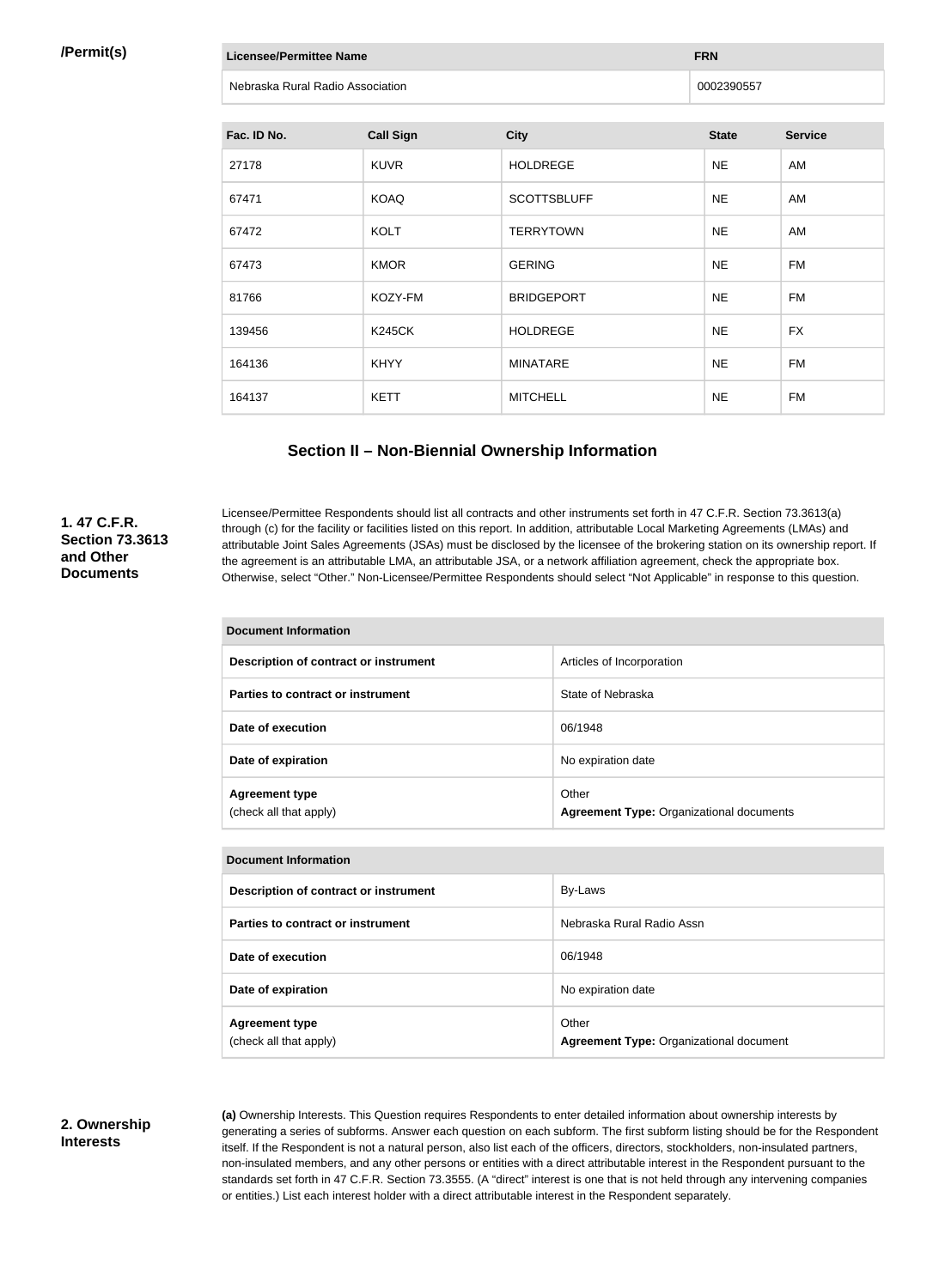Leave the percentage of total assets (Equity Debt Plus) field blank for an interest holder unless that interest holder has an attributable interest in the Respondent solely on the basis of the Commission's Equity Debt Plus attribution standard, 47 C.F.R. Section 73.3555, Note 2(i).

In the case of vertical or indirect ownership structures, list only those interests in the Respondent that also represent an attributable interest in the Licensee(s) or Permittee(s) for which the report is being submitted.

Entities that are part of an organizational structure that includes holding companies or other forms of indirect ownership must file separate ownership reports. In such a structure do not report, or file a separate report for, any interest holder that does not have an attributable interest in the Licensee(s) or Permittee(s) for which the report is being submitted.

Please see the Instructions for further detail concerning interests that must be reported in response to this question.

The Respondent must provide an FCC Registration Number for each interest holder reported in response to this question. Please see the Instructions for detailed information and guidance concerning this requirement.

| Ownership information                                                                                                             |                                           |                      |                            |  |
|-----------------------------------------------------------------------------------------------------------------------------------|-------------------------------------------|----------------------|----------------------------|--|
| <b>FRN</b>                                                                                                                        | 0002390557                                |                      |                            |  |
| <b>Entity Name</b>                                                                                                                | Nebraska Rural Radio Association          |                      |                            |  |
| <b>Address</b>                                                                                                                    | PO Box                                    | 880                  |                            |  |
|                                                                                                                                   | <b>Street 1</b>                           |                      |                            |  |
|                                                                                                                                   | <b>Street 2</b>                           |                      |                            |  |
|                                                                                                                                   | <b>City</b>                               | Lexington            |                            |  |
|                                                                                                                                   | State ("NA" if non-U.S.<br>address)       | <b>NE</b>            |                            |  |
|                                                                                                                                   | <b>Zip/Postal Code</b>                    | 68850-0880           |                            |  |
|                                                                                                                                   | Country (if non-U.S.<br>address)          | <b>United States</b> |                            |  |
| <b>Listing Type</b>                                                                                                               | Respondent                                |                      |                            |  |
| <b>Positional Interests</b><br>(check all that apply)                                                                             | Respondent                                |                      |                            |  |
| <b>Interest Percentages</b><br>(enter percentage values                                                                           | Voting                                    | 0.0%                 | <b>Jointly Held?</b><br>No |  |
| from 0.0 to 100.0)                                                                                                                | <b>Total assets (Equity Debt</b><br>Plus) | 0.0%                 |                            |  |
| Does interest holder have an attributable interest in one or more broadcast stations<br>Yes<br>that do not appear on this report? |                                           |                      |                            |  |

**Ownership Information**

#### **Ownership Information**

| ___            |                                     |                   |  |
|----------------|-------------------------------------|-------------------|--|
| <b>FRN</b>     | 0021372529                          |                   |  |
| Name           | Russ Anderson                       |                   |  |
| <b>Address</b> | PO Box                              |                   |  |
|                | <b>Street 1</b>                     | 23663 Morcroft Ln |  |
|                | <b>Street 2</b>                     |                   |  |
|                | <b>City</b>                         | Hyannis           |  |
|                | State ("NA" if non-U.S.<br>address) | <b>NE</b>         |  |
|                | <b>Zip/Postal Code</b>              | 69350             |  |
|                |                                     |                   |  |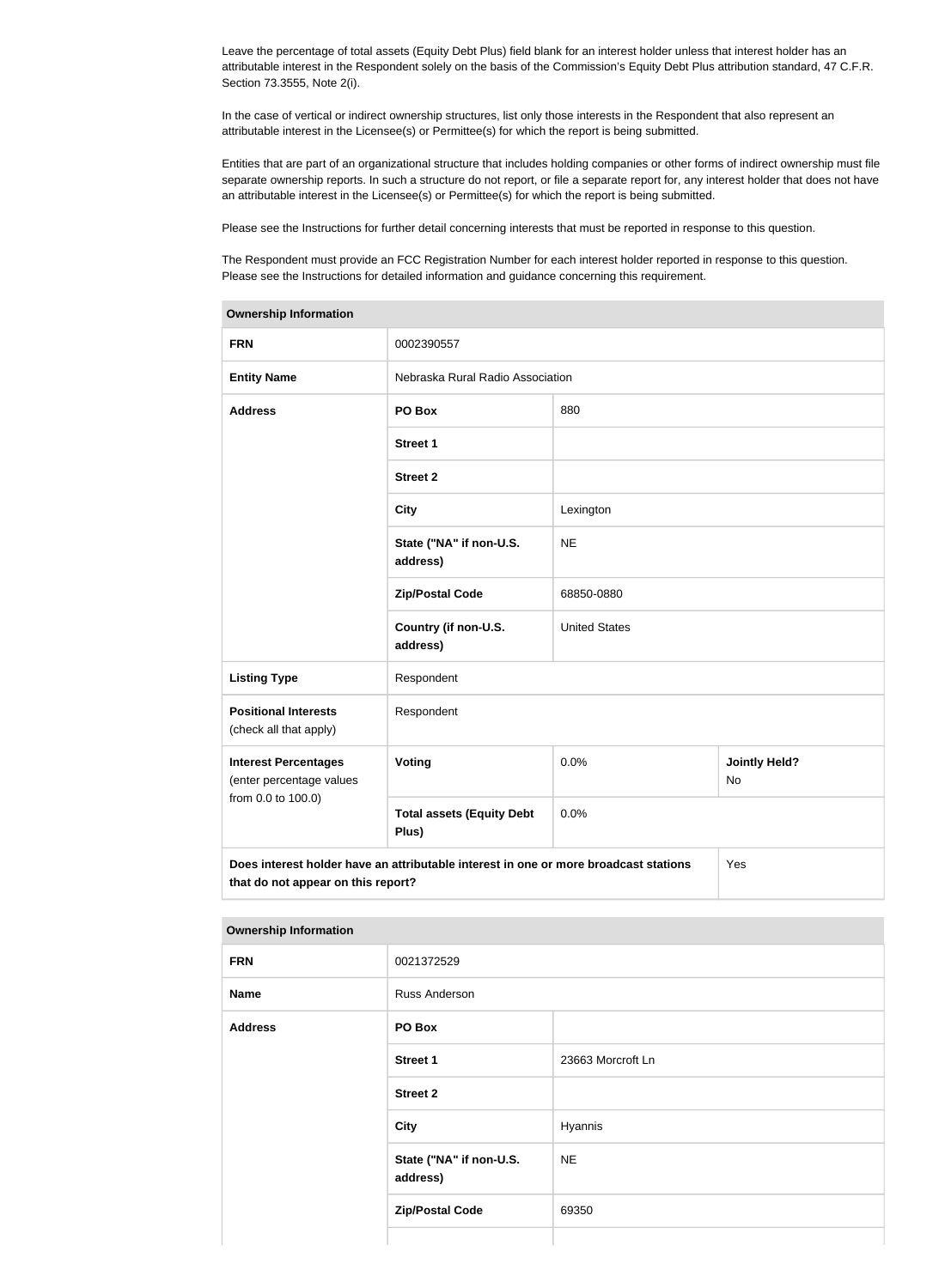|                                                                                                                                              | Country (if non-U.S.<br>address)          | <b>United States</b> |                             |
|----------------------------------------------------------------------------------------------------------------------------------------------|-------------------------------------------|----------------------|-----------------------------|
| <b>Listing Type</b>                                                                                                                          | Other Interest Holder                     |                      |                             |
| <b>Positional Interests</b><br>(check all that apply)                                                                                        | <b>Director</b>                           |                      |                             |
| <b>Interest Percentages</b><br>(enter percentage values                                                                                      | Voting                                    | 11.0%                | <b>Jointly Held?</b><br>No. |
| from 0.0 to 100.0)                                                                                                                           | <b>Total assets (Equity Debt</b><br>Plus) | $0.0\%$              |                             |
| Does interest holder have an attributable interest in one or more broadcast stations<br>N <sub>o</sub><br>that do not appear on this report? |                                           |                      |                             |

# **Ownership Information FRN** 0021372560 **Name** Craig Larson **Address PO Box Street 1** 3918 Avenue D **Street 2 City** Scottsbluff **State ("NA" if non-U.S. address)** NE **Zip/Postal Code** 69361-4645 **Country (if non-U.S. address)** United States Listing Type **Communist Communist Communist Communist Communist Communist Communist Communist Communist Communist Communist Communist Communist Communist Communist Communist Communist Communist Communist Communist Communis Positional Interests** (check all that apply) **Officer Interest Percentages** (enter percentage values from 0.0 to 100.0) **Voting Voting Definitive of**  $\begin{array}{c} 0.0\% \\ 0.0\% \end{array}$  **<b>Jointly Held?** No **Total assets (Equity Debt Plus)** 0.0%

**Does interest holder have an attributable interest in one or more broadcast stations that do not appear on this report?** No

#### **Ownership Information**

| <b>FRN</b>     | 0021372545                          |                 |  |
|----------------|-------------------------------------|-----------------|--|
| <b>Name</b>    | Debbie Borg                         |                 |  |
| <b>Address</b> | PO Box                              |                 |  |
|                | <b>Street 1</b>                     | 86474 Highway 9 |  |
|                | <b>Street 2</b>                     |                 |  |
|                | City                                | Allen           |  |
|                | State ("NA" if non-U.S.<br>address) | <b>NE</b>       |  |
|                |                                     |                 |  |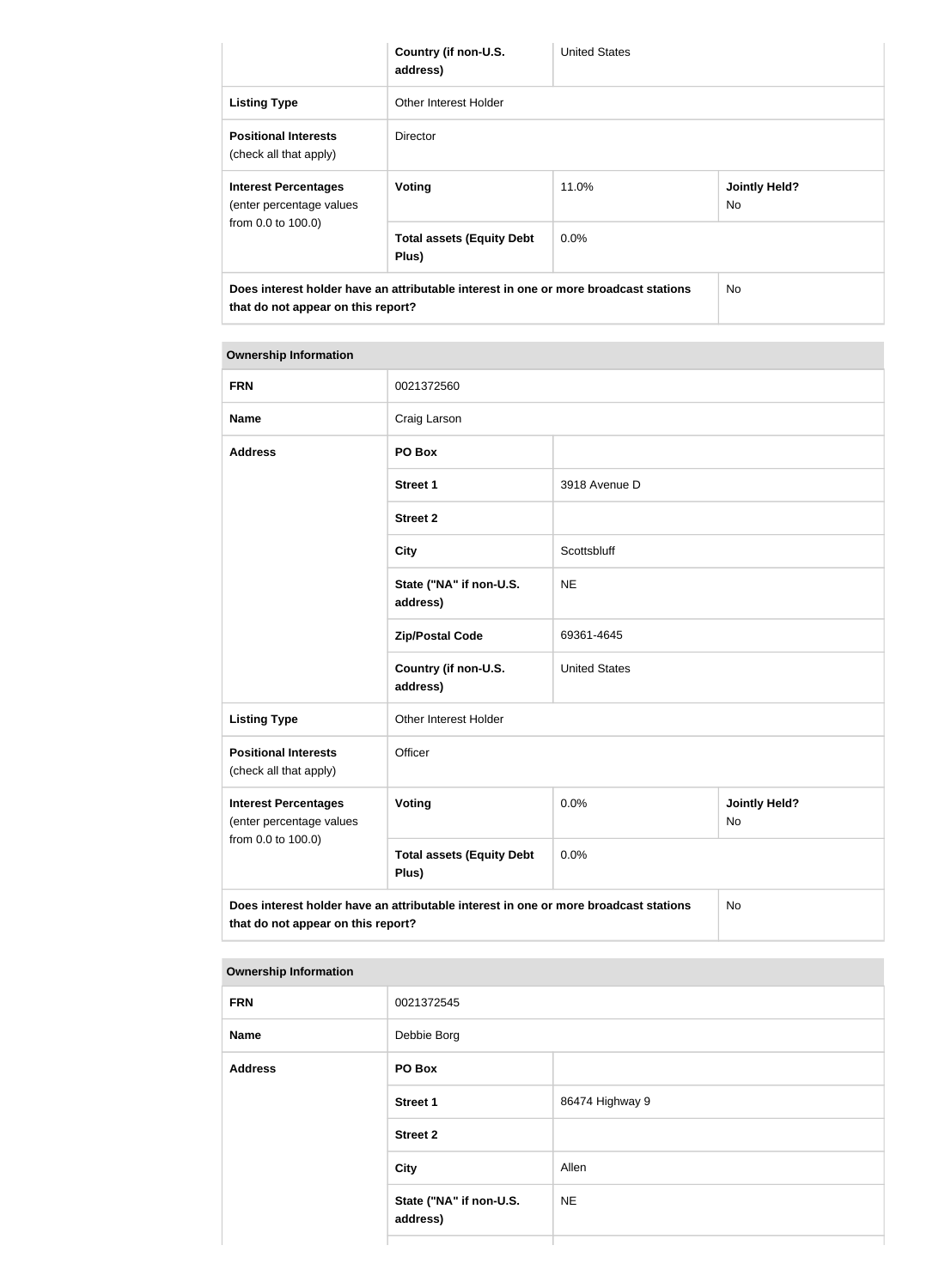|                                                                                                                            | <b>Zip/Postal Code</b>                    | 68710                |                            |
|----------------------------------------------------------------------------------------------------------------------------|-------------------------------------------|----------------------|----------------------------|
|                                                                                                                            | Country (if non-U.S.<br>address)          | <b>United States</b> |                            |
| <b>Listing Type</b>                                                                                                        | Other Interest Holder                     |                      |                            |
| <b>Positional Interests</b><br>(check all that apply)                                                                      | <b>Director</b>                           |                      |                            |
| <b>Interest Percentages</b><br>(enter percentage values                                                                    | <b>Voting</b>                             | 11.0%                | <b>Jointly Held?</b><br>No |
| from 0.0 to 100.0)                                                                                                         | <b>Total assets (Equity Debt</b><br>Plus) | $0.0\%$              |                            |
| Does interest holder have an attributable interest in one or more broadcast stations<br>that do not appear on this report? |                                           |                      | No.                        |

| <b>Ownership Information</b>                                                                                               |                                           |                      |                            |
|----------------------------------------------------------------------------------------------------------------------------|-------------------------------------------|----------------------|----------------------------|
| <b>FRN</b>                                                                                                                 | 0024260721                                |                      |                            |
| <b>Name</b>                                                                                                                | Dennis Fujan                              |                      |                            |
| <b>Address</b>                                                                                                             | PO Box                                    |                      |                            |
|                                                                                                                            | <b>Street 1</b>                           | 3060 County Road O   |                            |
|                                                                                                                            | <b>Street 2</b>                           |                      |                            |
|                                                                                                                            | <b>City</b>                               | Prague               |                            |
|                                                                                                                            | State ("NA" if non-U.S.<br>address)       | <b>NE</b>            |                            |
|                                                                                                                            | <b>Zip/Postal Code</b>                    | 68050                |                            |
|                                                                                                                            | Country (if non-U.S.<br>address)          | <b>United States</b> |                            |
| <b>Listing Type</b>                                                                                                        | Other Interest Holder                     |                      |                            |
| <b>Positional Interests</b><br>(check all that apply)                                                                      | Director                                  |                      |                            |
| <b>Interest Percentages</b><br>(enter percentage values                                                                    | <b>Voting</b>                             | 11.0%                | <b>Jointly Held?</b><br>No |
| from 0.0 to 100.0)                                                                                                         | <b>Total assets (Equity Debt</b><br>Plus) | 0.0%                 |                            |
| Does interest holder have an attributable interest in one or more broadcast stations<br>that do not appear on this report? |                                           |                      | <b>No</b>                  |

| <b>Ownership Information</b> |                         |                |
|------------------------------|-------------------------|----------------|
| <b>FRN</b>                   | 0024260739              |                |
| <b>Name</b>                  | Elaine Redfern          |                |
| <b>Address</b>               | PO Box                  |                |
|                              | <b>Street 1</b>         | 11186 729 Road |
|                              | <b>Street 2</b>         |                |
|                              | <b>City</b>             | Holdrege       |
|                              | State ("NA" if non-U.S. | <b>NE</b>      |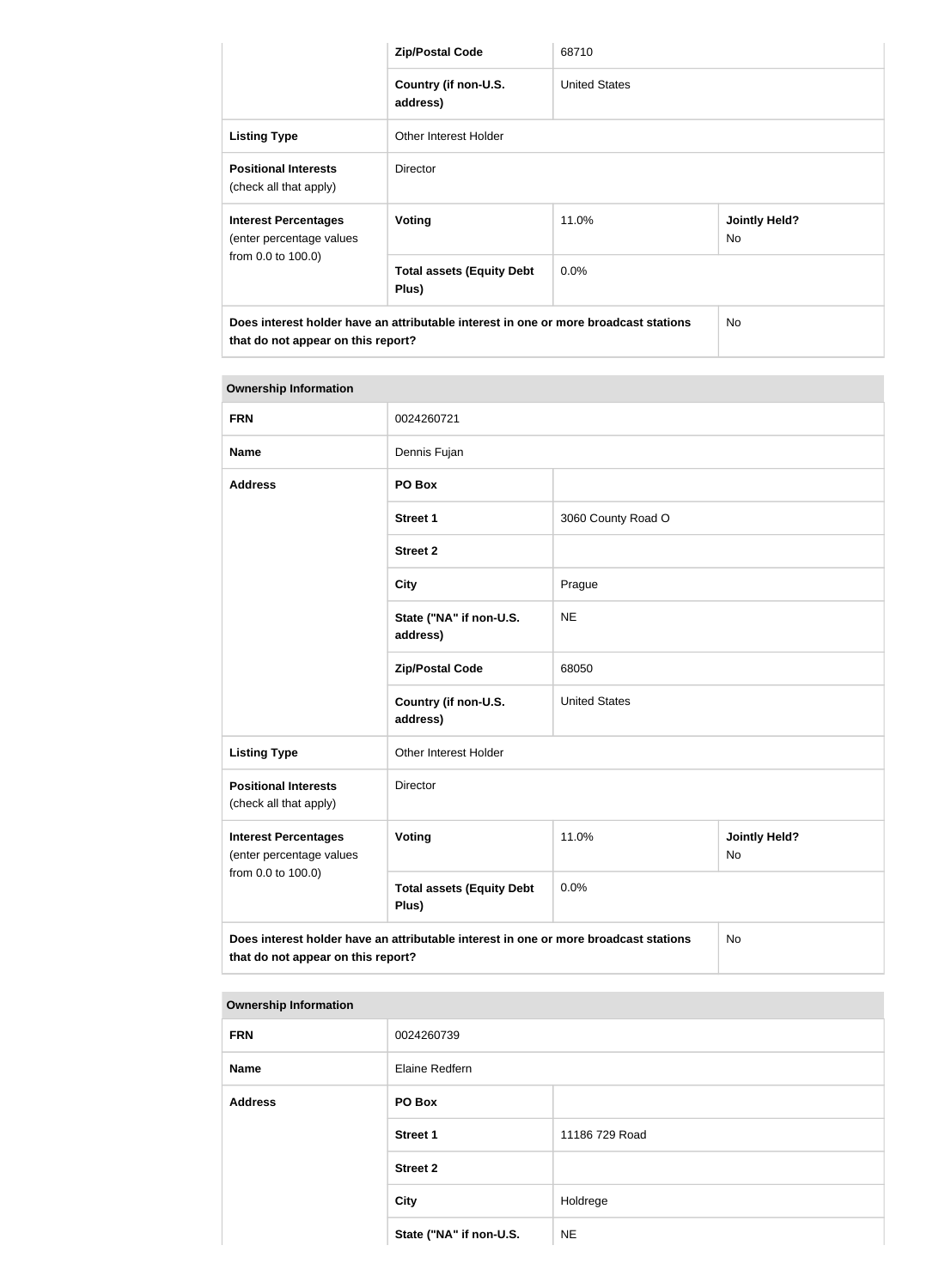|                                                                                                                            | address)                                  |                      |                            |
|----------------------------------------------------------------------------------------------------------------------------|-------------------------------------------|----------------------|----------------------------|
|                                                                                                                            | <b>Zip/Postal Code</b>                    | 68949                |                            |
|                                                                                                                            | Country (if non-U.S.<br>address)          | <b>United States</b> |                            |
| <b>Listing Type</b>                                                                                                        | Other Interest Holder                     |                      |                            |
| <b>Positional Interests</b><br>(check all that apply)                                                                      | <b>Director</b>                           |                      |                            |
| <b>Interest Percentages</b><br><b>Voting</b><br>(enter percentage values                                                   |                                           | 11.0%                | <b>Jointly Held?</b><br>No |
| from 0.0 to 100.0)                                                                                                         | <b>Total assets (Equity Debt</b><br>Plus) | 0.0%                 |                            |
| Does interest holder have an attributable interest in one or more broadcast stations<br>that do not appear on this report? |                                           |                      | No                         |

| <b>Ownership Information</b>                                                                                                     |                                           |                      |                                   |
|----------------------------------------------------------------------------------------------------------------------------------|-------------------------------------------|----------------------|-----------------------------------|
| <b>FRN</b>                                                                                                                       | 0024260747                                |                      |                                   |
| <b>Name</b>                                                                                                                      | <b>Ben Steffen</b>                        |                      |                                   |
| <b>Address</b>                                                                                                                   | PO Box                                    |                      |                                   |
|                                                                                                                                  | <b>Street 1</b>                           | 71263 637th Ave      |                                   |
|                                                                                                                                  | <b>Street 2</b>                           |                      |                                   |
|                                                                                                                                  | <b>City</b>                               | Humboldt             |                                   |
|                                                                                                                                  | State ("NA" if non-U.S.<br>address)       | <b>NE</b>            |                                   |
|                                                                                                                                  | <b>Zip/Postal Code</b>                    | 68376                |                                   |
|                                                                                                                                  | Country (if non-U.S.<br>address)          | <b>United States</b> |                                   |
| <b>Listing Type</b>                                                                                                              | Other Interest Holder                     |                      |                                   |
| <b>Positional Interests</b><br>(check all that apply)                                                                            | Officer, Director                         |                      |                                   |
| <b>Interest Percentages</b><br>(enter percentage values                                                                          | <b>Voting</b>                             | 11.0%                | <b>Jointly Held?</b><br><b>No</b> |
| from 0.0 to 100.0)                                                                                                               | <b>Total assets (Equity Debt</b><br>Plus) | 0.0%                 |                                   |
| Does interest holder have an attributable interest in one or more broadcast stations<br>No<br>that do not appear on this report? |                                           |                      |                                   |

| <b>Ownership Information</b> |                 |                    |
|------------------------------|-----------------|--------------------|
| <b>FRN</b>                   | 0026712893      |                    |
| <b>Name</b>                  | Doug Saathoff   |                    |
| <b>Address</b>               | PO Box          |                    |
|                              | <b>Street 1</b> | 5050 E Lochland Rd |
|                              | <b>Street 2</b> |                    |
|                              | <b>City</b>     | Trumbull           |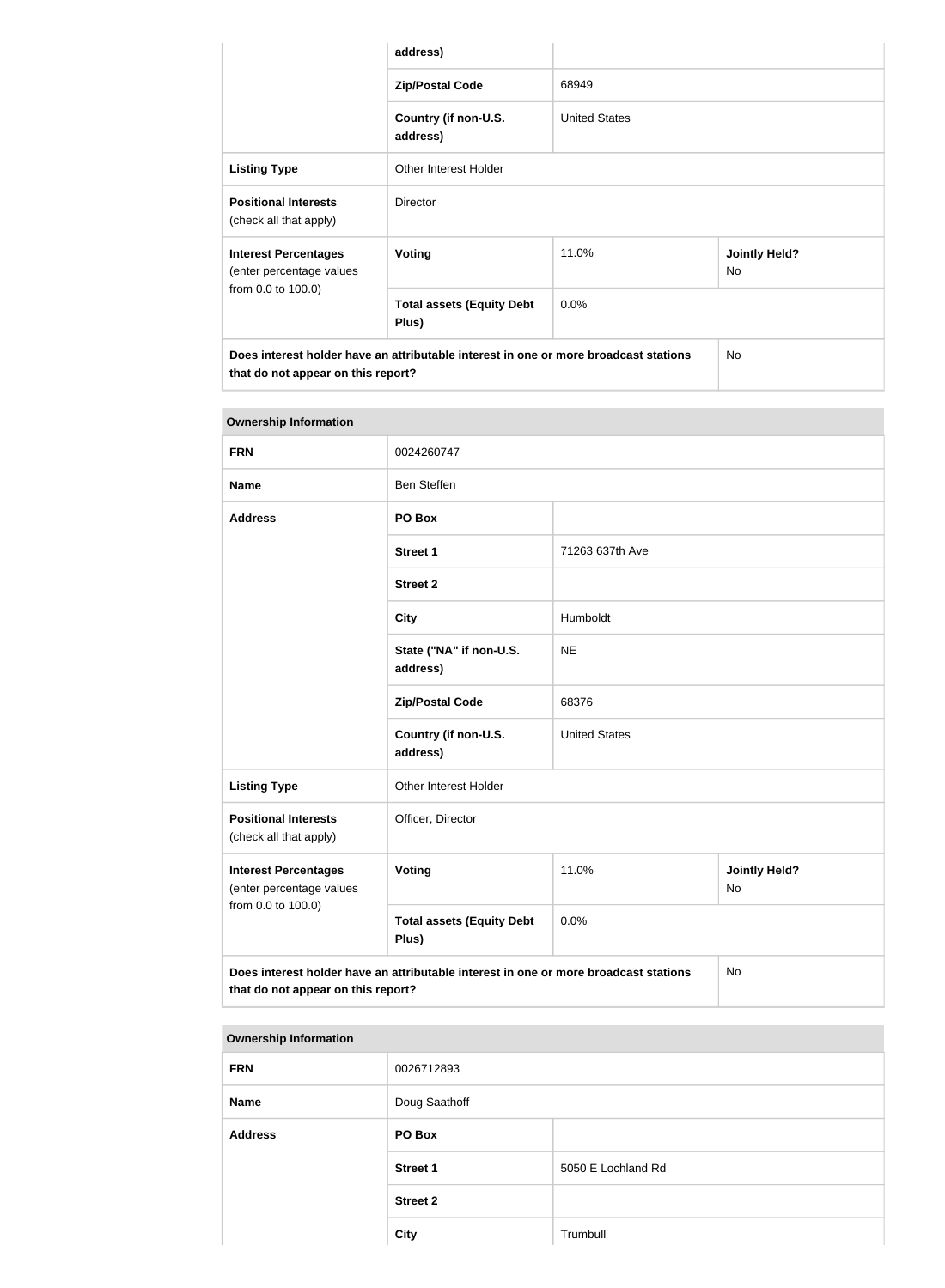|                                                                                                                            | State ("NA" if non-U.S.<br>address)       | <b>NE</b>            |                            |
|----------------------------------------------------------------------------------------------------------------------------|-------------------------------------------|----------------------|----------------------------|
|                                                                                                                            | <b>Zip/Postal Code</b>                    | 68980                |                            |
|                                                                                                                            | Country (if non-U.S.<br>address)          | <b>United States</b> |                            |
| <b>Listing Type</b>                                                                                                        | Other Interest Holder                     |                      |                            |
| <b>Positional Interests</b><br>(check all that apply)                                                                      | <b>Director</b>                           |                      |                            |
| <b>Interest Percentages</b><br>(enter percentage values                                                                    | <b>Voting</b>                             | 11.0%                | <b>Jointly Held?</b><br>No |
| from 0.0 to 100.0)                                                                                                         | <b>Total assets (Equity Debt</b><br>Plus) | 0.0%                 |                            |
| Does interest holder have an attributable interest in one or more broadcast stations<br>that do not appear on this report? |                                           |                      | N <sub>o</sub>             |

| <b>Ownership Information</b>                                                                                                            |                                           |                      |                            |  |
|-----------------------------------------------------------------------------------------------------------------------------------------|-------------------------------------------|----------------------|----------------------------|--|
| <b>FRN</b>                                                                                                                              | 9990138157                                |                      |                            |  |
| <b>Name</b>                                                                                                                             | <b>Bart Beattie</b>                       |                      |                            |  |
| <b>Address</b>                                                                                                                          | PO Box                                    |                      |                            |  |
|                                                                                                                                         | Street 1                                  | 44175 Hwy 40         |                            |  |
|                                                                                                                                         | <b>Street 2</b>                           |                      |                            |  |
|                                                                                                                                         | <b>City</b>                               | Sumner               |                            |  |
|                                                                                                                                         | State ("NA" if non-U.S.<br>address)       | <b>NE</b>            |                            |  |
|                                                                                                                                         | <b>Zip/Postal Code</b>                    | 68878                |                            |  |
|                                                                                                                                         | Country (if non-U.S.<br>address)          | <b>United States</b> |                            |  |
| <b>Listing Type</b>                                                                                                                     | Other Interest Holder                     |                      |                            |  |
| <b>Positional Interests</b><br>(check all that apply)                                                                                   | Director                                  |                      |                            |  |
| <b>Interest Percentages</b><br>(enter percentage values                                                                                 | <b>Voting</b>                             | 11.0%                | <b>Jointly Held?</b><br>No |  |
| from 0.0 to 100.0)                                                                                                                      | <b>Total assets (Equity Debt</b><br>Plus) | 0.0%                 |                            |  |
| Does interest holder have an attributable interest in one or more broadcast stations<br><b>No</b><br>that do not appear on this report? |                                           |                      |                            |  |

| <b>FRN</b><br>9990138159<br><b>Rich Lackaff</b><br><b>Name</b><br><b>Address</b><br>PO Box<br>45315 Deerwood Road<br><b>Street 1</b> | <b>Ownership Information</b> |                 |  |  |
|--------------------------------------------------------------------------------------------------------------------------------------|------------------------------|-----------------|--|--|
|                                                                                                                                      |                              |                 |  |  |
|                                                                                                                                      |                              |                 |  |  |
|                                                                                                                                      |                              |                 |  |  |
|                                                                                                                                      |                              |                 |  |  |
|                                                                                                                                      |                              | <b>Street 2</b> |  |  |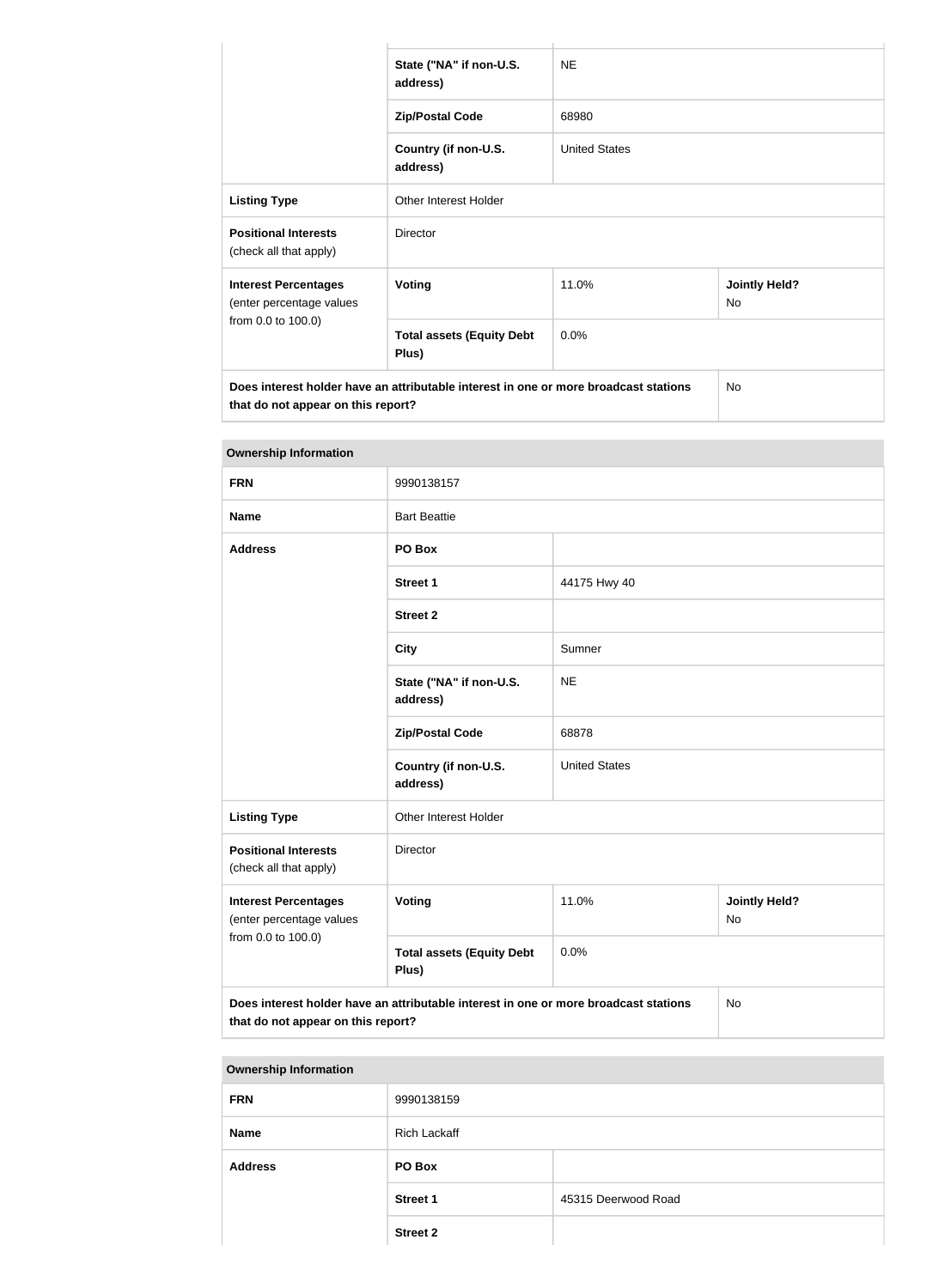|                                                         | <b>City</b>                               | <b>Bassett</b>       |                                   |
|---------------------------------------------------------|-------------------------------------------|----------------------|-----------------------------------|
|                                                         | State ("NA" if non-U.S.<br>address)       | <b>NE</b>            |                                   |
|                                                         | <b>Zip/Postal Code</b>                    | 68714                |                                   |
|                                                         | Country (if non-U.S.<br>address)          | <b>United States</b> |                                   |
| <b>Listing Type</b>                                     | <b>Other Interest Holder</b>              |                      |                                   |
| <b>Positional Interests</b><br>(check all that apply)   | <b>Director</b>                           |                      |                                   |
| <b>Interest Percentages</b><br>(enter percentage values | <b>Voting</b>                             | 11.0%                | <b>Jointly Held?</b><br><b>No</b> |
| from 0.0 to 100.0)                                      | <b>Total assets (Equity Debt</b><br>Plus) | 0.0%                 |                                   |

| 9990138160<br>Jim Ramm<br>PO Box          |                      |                                                                                      |
|-------------------------------------------|----------------------|--------------------------------------------------------------------------------------|
|                                           |                      |                                                                                      |
|                                           |                      |                                                                                      |
|                                           |                      |                                                                                      |
| <b>Street 1</b>                           | 87162 St. Hwy 11     |                                                                                      |
| <b>Street 2</b>                           |                      |                                                                                      |
| <b>City</b>                               | Atkinson             |                                                                                      |
| State ("NA" if non-U.S.<br>address)       | <b>NE</b>            |                                                                                      |
| <b>Zip/Postal Code</b>                    | 68713                |                                                                                      |
| Country (if non-U.S.<br>address)          | <b>United States</b> |                                                                                      |
| Other Interest Holder                     |                      |                                                                                      |
| Director                                  |                      |                                                                                      |
| <b>Voting</b>                             | 11.0%                | <b>Jointly Held?</b><br><b>No</b>                                                    |
| <b>Total assets (Equity Debt</b><br>Plus) | 0.0%                 |                                                                                      |
| that do not appear on this report?        |                      | No                                                                                   |
|                                           |                      | Does interest holder have an attributable interest in one or more broadcast stations |

| (b) Respondent certifies that any interests, including equity, financial, or voting | Yes |
|-------------------------------------------------------------------------------------|-----|
| interests, not reported in this filing are non-attributable.                        |     |
| If "No," submit as an exhibit an explanation.                                       |     |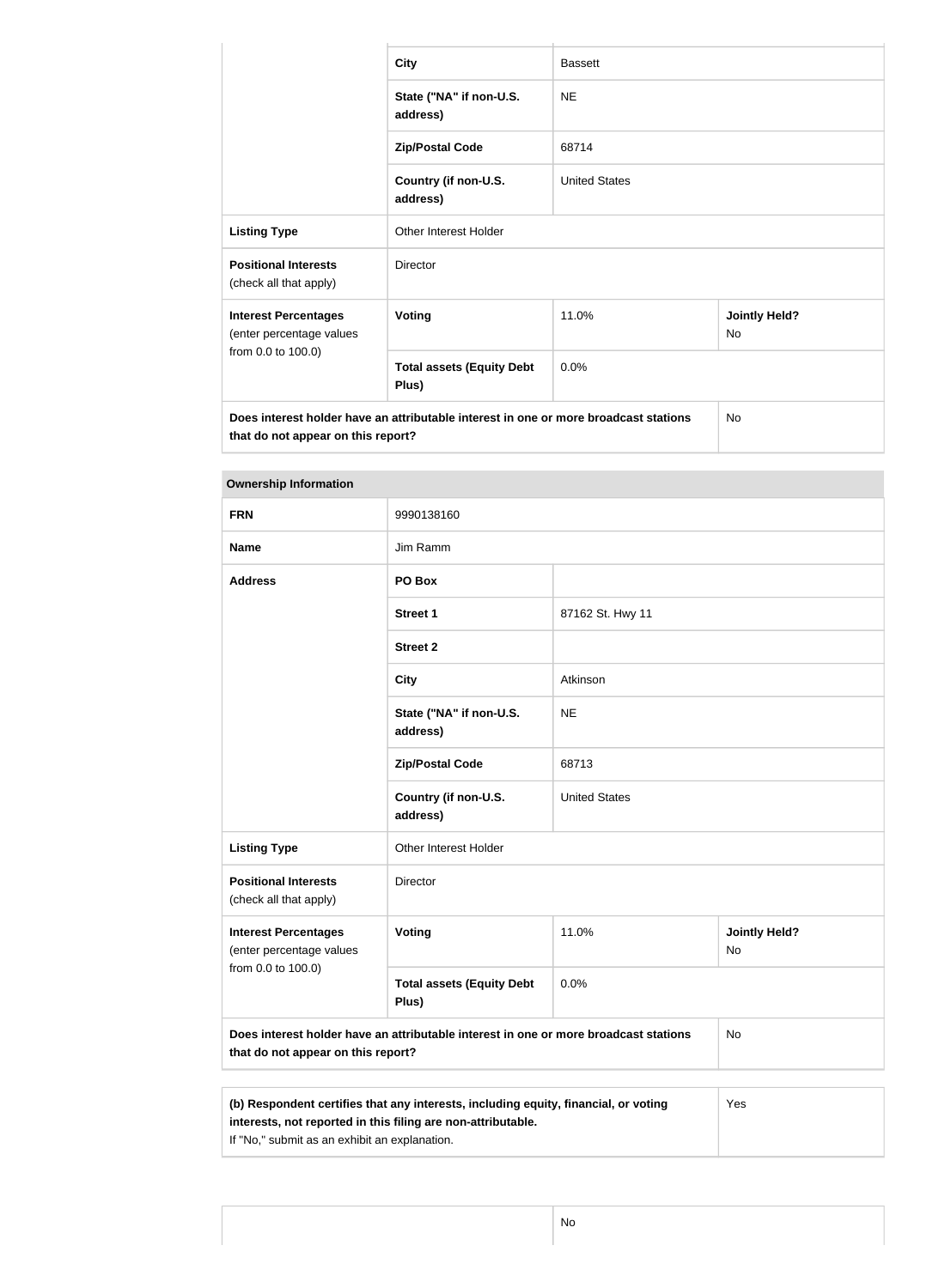**(c) Does the Respondent or any reported interest holder hold an attributable interest in any newspaper entities in the same market as any station for which this report is filed, as defined in 47 C.F.R. Section 73.3555?**

If "Yes," provide information describing the interest(s), using EITHER the subform OR the spreadsheet option below. Respondents with a large number (50 or more) of entries to submit should use the spreadsheet option.

NOTE: Spreadsheets must be submitted in a special XML Spreadsheet format with the appropriate structure that is specified in the documentation. For instructions on how to use the spreadsheet option to complete this question (including templates to start with), please Click Here.

If using the subform, leave the percentage of total assets (Equity Debt Plus) field blank for an interest holder unless that interest holder has an attributable interest in the newspaper entity solely on the basis of the Commission's Equity Debt Plus attribution standard, 47 C.F.R. Section 73.3555, Note 2(i). If using an XML Spreadsheet, enter "NA" into the percentage of total assets (Equity Debt Plus) field for an interest holder unless that interest holder has an attributable interest in the newspaper entity solely on the basis of the Commission's Equity Debt Plus attribution standard.

The Respondent must provide an FCC Registration Number for each interest holder reported in response to this question. Please see the Instructions for detailed information and guidance concerning this requirement.

**(d) Are any of the individuals listed as an attributable interest holder in the Respondent married to each other or related to each other as parentchild or as siblings?** No

If "Yes," provide the following information for each such the relationship.

**(e) Is Respondent seeking an attribution exemption for any officer or director with duties wholly unrelated to the Licensee(s)?** No

If "Yes," complete the information in the required fields and submit an Exhibit fully describing that individual's duties and responsibilities, and explaining why that individual should not be attributed an interest.

#### **Certification**

| <b>Section</b>                  | Question                                                                                                                                                                                                                                                                                                                   | <b>Response</b>                            |
|---------------------------------|----------------------------------------------------------------------------------------------------------------------------------------------------------------------------------------------------------------------------------------------------------------------------------------------------------------------------|--------------------------------------------|
| <b>Authorized Party to Sign</b> | <b>WILLFUL FALSE STATEMENTS ON</b><br>THIS FORM ARE PUNISHABLE BY<br>FINE AND/OR IMPRISONMENT (U.S.<br>CODE, TITLE 18, SECTION 1001), AND<br>OR REVOCATION OF ANY STATION<br>LICENSE -- OR CONSTRUCTION<br>PERMIT (U.S. CODE, TITLE 47,<br>SECTION 312(a)(1)), AND/OR<br>FORFEITURE (U.S. CODE, TITLE 47,<br>SECTION 503). |                                            |
| <b>Certification</b>            | certify that I have examined this report                                                                                                                                                                                                                                                                                   | <b>Official Title: CEO/General Manager</b> |